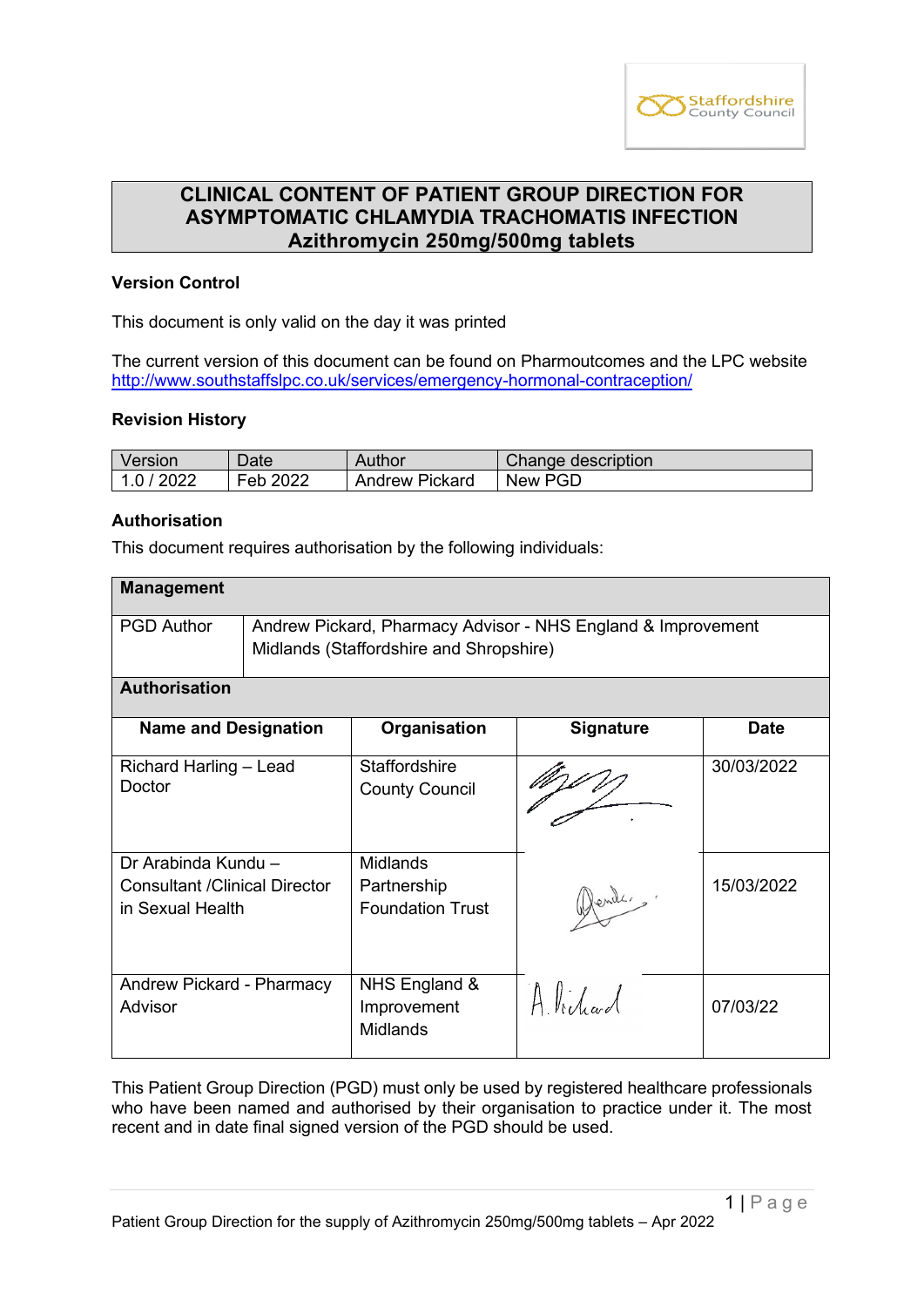

| <b>Staff Characteristics</b>                                                                                                                    |                                                                                                                                                                                                                                                                                                                                                                                                                                                                                                                                                                                                                                                                                                                                                                                                                                                  |
|-------------------------------------------------------------------------------------------------------------------------------------------------|--------------------------------------------------------------------------------------------------------------------------------------------------------------------------------------------------------------------------------------------------------------------------------------------------------------------------------------------------------------------------------------------------------------------------------------------------------------------------------------------------------------------------------------------------------------------------------------------------------------------------------------------------------------------------------------------------------------------------------------------------------------------------------------------------------------------------------------------------|
| 1. Professional qualifications to be held by<br>staff undertaking PGD                                                                           | Community pharmacists authorised by<br>Central Health Solutions under contract to<br>Staffordshire County Council to provide a<br>Chlamydia Treatment Service as per the<br>Service Specification.                                                                                                                                                                                                                                                                                                                                                                                                                                                                                                                                                                                                                                               |
| 2. Competencies required to be held by staff<br>undertaking this PGD                                                                            | Has a clear understanding of the legal<br>requirements to operate a PGD<br><b>Overview   Patient group directions  </b><br><b>Guidance   NICE</b><br>Competent to follow and administer<br>$\bullet$<br>PGD showing clear understanding of<br>indications for treatment (and<br>subsequent actions to be taken), and<br>the treatment itself.<br>Has a clear understanding of the drug<br>$\bullet$<br>to be administered including side<br>effects and contraindications.<br>All clinicians operating within the PGD<br>$\bullet$<br>have a personal responsibility to<br>ensure their on-going competency by<br>continually updating their knowledge<br>and skills.                                                                                                                                                                            |
| 3. Specialist qualifications, training,<br>experience and competence considered<br>relevant to the clinical condition treated under<br>this PGD | The community pharmacist must be<br>$\bullet$<br>registered with the General<br><b>Pharmaceutical Council</b><br>Completion of the current CPPE<br>$\bullet$<br>training packages on Sexual Health in<br>Pharmacies Sexual health in<br>pharmacies: CPPE and Safeguarding<br><b>Vulnerable Adults and Children</b><br>Safeguarding children and adults at<br>risk: a guide for the pharmacy team :<br><b>CPPE</b><br>Completion of the CPPE learning pack<br>- Combating CSE: An e-learning<br>resource for healthcare professionals<br>is required Combatting CSE - An e-<br>learning resource for healthcare<br>professionals: CPPE<br>Attendance at a local training event(s)<br>٠<br>approved by Staffordshire County<br>Council is recommended where these<br>are organised, but this is not a<br>prerequisite for delivering this service. |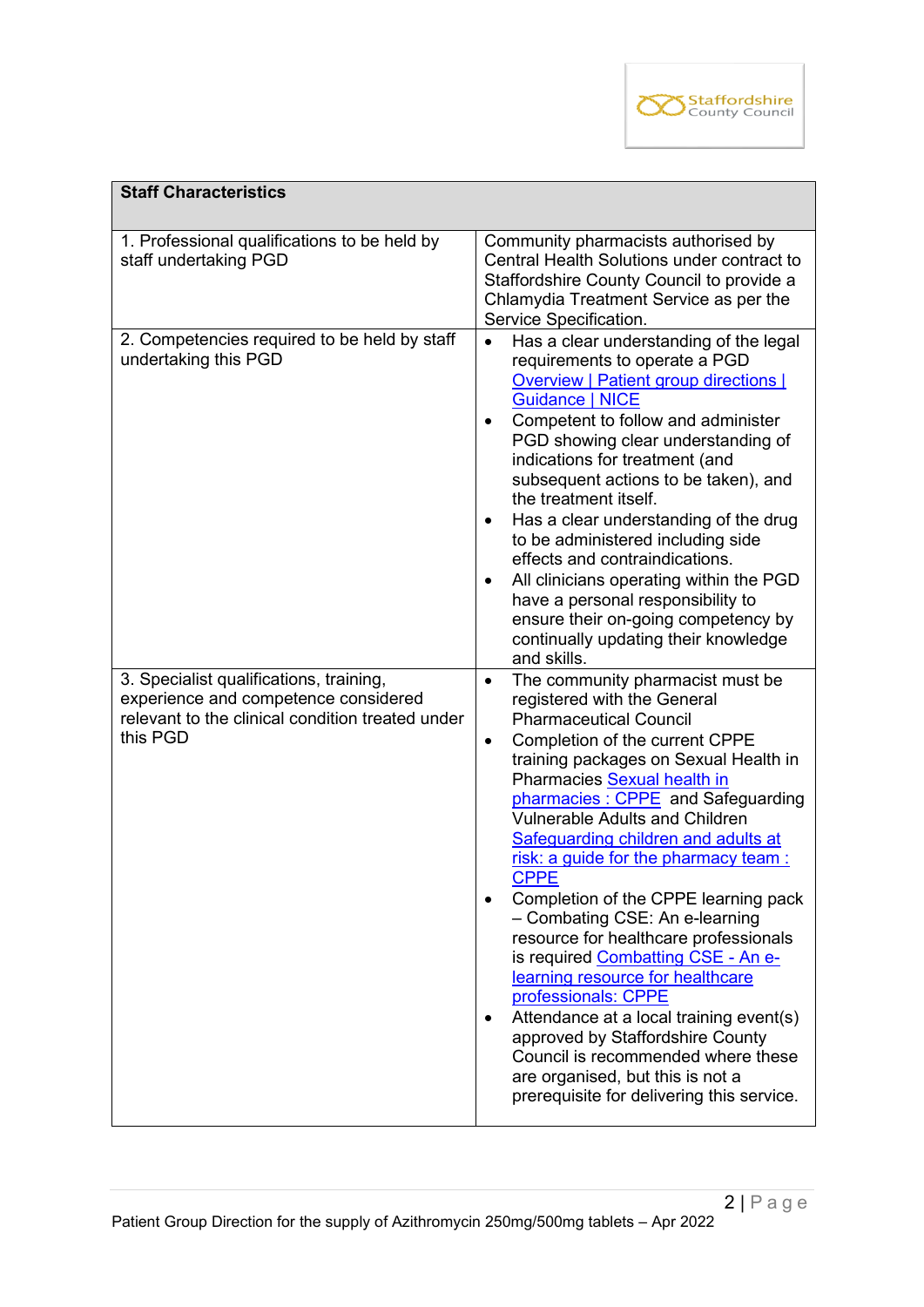

#### **CLINICAL CONTENT OF PATIENT GROUP DIRECTION FOR ASYMPTOMATIC CHLAMYDIA TRACHOMATIS INFECTION Azithromycin 250mg/500mg tablets**

| <b>Clinical Details</b>   |                                                                                                                                                                                                                                                                                                                                                                                                                                                                                                                                                                                                                                                                                                                                                                                                                                                                                                                                                                                                                                                                                                                             |
|---------------------------|-----------------------------------------------------------------------------------------------------------------------------------------------------------------------------------------------------------------------------------------------------------------------------------------------------------------------------------------------------------------------------------------------------------------------------------------------------------------------------------------------------------------------------------------------------------------------------------------------------------------------------------------------------------------------------------------------------------------------------------------------------------------------------------------------------------------------------------------------------------------------------------------------------------------------------------------------------------------------------------------------------------------------------------------------------------------------------------------------------------------------------|
| <b>Indication</b>         | Asymptomatic genital chlamydia trachomatis infection and<br>sexual contacts of confirmed chlamydia trachomatis infection.<br>The use of azithromycin is considered second line treatment<br>for asymptomatic chlamydia infection if doxycycline is<br>contra-indicated.                                                                                                                                                                                                                                                                                                                                                                                                                                                                                                                                                                                                                                                                                                                                                                                                                                                     |
| <b>Aims</b>               | To reduce the risks of short and longer term complications<br>associated with chlamydia infection such as pelvic inflammatory<br>disease and tubal infertility.                                                                                                                                                                                                                                                                                                                                                                                                                                                                                                                                                                                                                                                                                                                                                                                                                                                                                                                                                             |
| <b>Inclusion Criteria</b> | Informed consent is given<br>Individuals aged 15 years and over who have a positive<br>$\bullet$<br>genital chlamydial result following screening, and when<br>doxycycline cannot be used.<br>Sexual contacts of individuals with a positive genital<br>$\bullet$<br>chlamydial result that are aged 15 years and over, and when<br>doxycycline cannot be used.<br>Retreatment in case of possible reinfection if intercourse has<br>$\bullet$<br>taken place within the recommended 7 days of abstinence<br>since treatment dose taken.                                                                                                                                                                                                                                                                                                                                                                                                                                                                                                                                                                                    |
| <b>Exclusion Criteria</b> | <b>Women</b><br>Pregnant/suspected pregnancy/breastfeeding<br>Suspected pelvic inflammatory disease<br>$\bullet$<br>Pelvic pain which has recent onset<br>$\bullet$<br>Symptoms suggestive of other STIs such as unusual vaginal<br>discharge<br><b>Men</b><br>Known or suspected proctitis/prostatitis<br>New or unusual testicular pain<br>$\bullet$<br><b>Urethritis</b><br>Symptoms suggestive of other STIs such as penile discharge<br><b>Women and Men</b><br>Informed consent not given<br>Individuals under 15 years of age<br>$\bullet$<br>Individuals who weigh less than 45kg<br>Known or suspected hypersensitivity to azithromycin or other<br>$\bullet$<br>macrolide antibiotics or to any of the excipients.<br>disease and<br>those<br>with<br>Cardiac<br>clinically<br>relevant<br>$\bullet$<br>bradycardia,<br>arrhythmia<br>cardiac<br>cardiac<br>severe<br>or<br>insufficiency.<br>Congenital or documented acquired QT prolongation<br>Moderate or severe impaired liver function<br>$\bullet$<br>Severely impaired kidney function<br>Electrolyte disturbance, particularly in cases of hypokalaemia |
|                           | and hypomagnesaemia<br>Myasthenia gravis                                                                                                                                                                                                                                                                                                                                                                                                                                                                                                                                                                                                                                                                                                                                                                                                                                                                                                                                                                                                                                                                                    |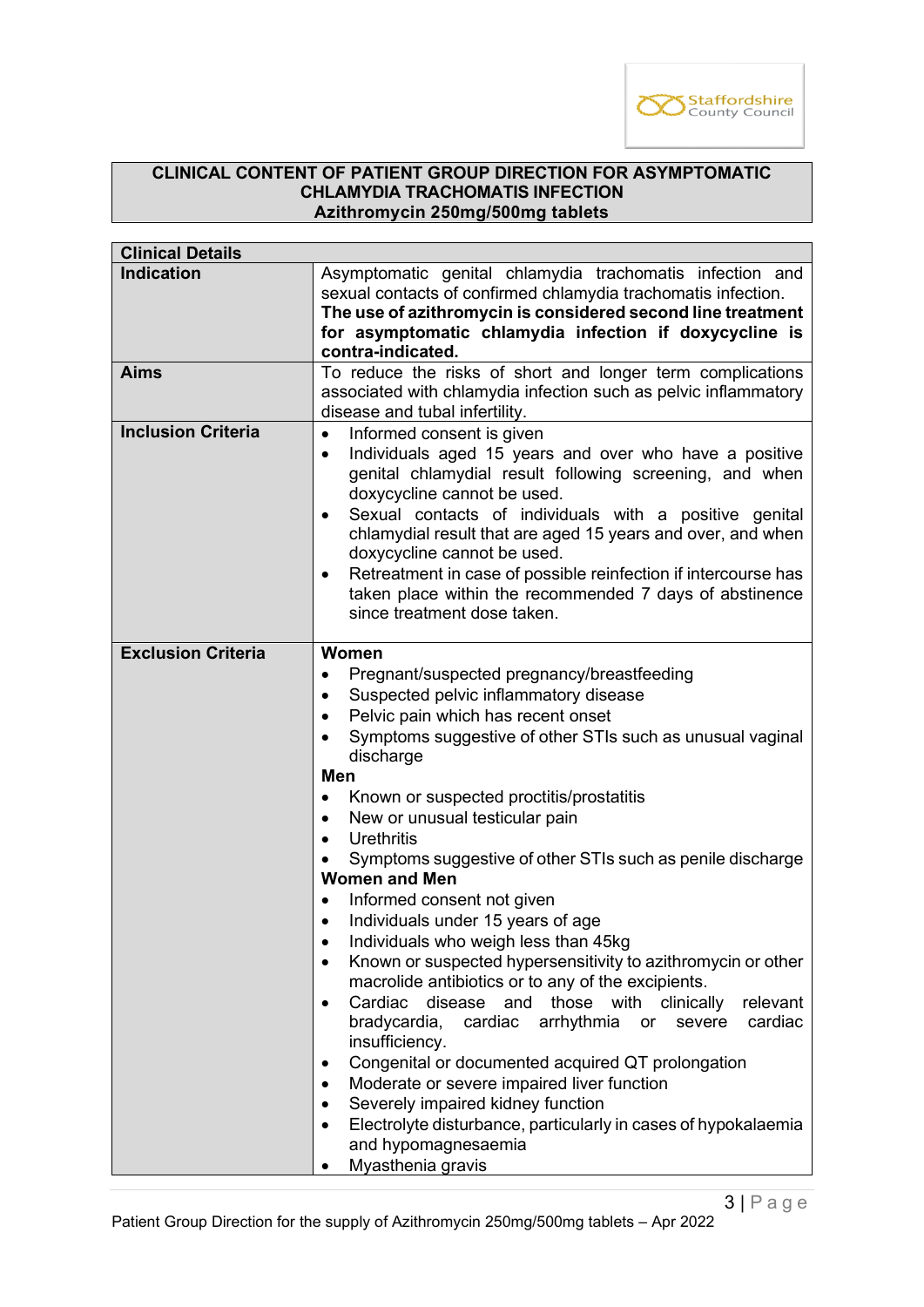

| $\bullet$ | Known or suspected conjunctivitis<br>Sucrose intolerance such as glucose<br>galactose<br>malabsorption or Lapp lactase deficiency<br>Clinically significant interaction(s) with other medication,                                      |
|-----------|----------------------------------------------------------------------------------------------------------------------------------------------------------------------------------------------------------------------------------------|
|           | particularly those known to prolong the QT interval, ergot<br>derivatives and chloroquine or hydroxychloroquine.<br>Please refer to current BNF https://bnf.nice.org.uk/ and SPC<br>for full details https://www.medicines.org.uk/emc/ |

| persons                                                   | chlamydia, then they must be assessed for competency. If they<br>are deemed as being 'Fraser Competent' then a supply can be<br>made, but this must be documented in the records.<br>If the young person is not deemed to be 'Fraser Competent'<br>advice must be sought from First Response Team on: 0800<br>1313126 (or the Emergency Duty Team on 0345 6042886<br>outside of office hours). Practitioners should discuss with First<br>Response the remaining need for the child to have treatment for<br>chlamydia.<br>Further guidance can be found at: Gillick competence and<br><b>Fraser guidelines   NSPCC Learning</b><br>Pharmacists must be aware of, and comply with the relevant<br>safeguarding expectations from Staffordshire Safeguarding<br>Board regarding sexual activity in young people:<br>Safeguarding Practice Guidance - Staffordshire Safeguarding<br>Children Board (staffsscb.org.uk)<br>If a child under 13 years requests treatment for chlamydia, and<br>there is a reasonable concern that sexual activity has taken place, |
|-----------------------------------------------------------|---------------------------------------------------------------------------------------------------------------------------------------------------------------------------------------------------------------------------------------------------------------------------------------------------------------------------------------------------------------------------------------------------------------------------------------------------------------------------------------------------------------------------------------------------------------------------------------------------------------------------------------------------------------------------------------------------------------------------------------------------------------------------------------------------------------------------------------------------------------------------------------------------------------------------------------------------------------------------------------------------------------------------------------------------------------|
|                                                           | the pharmacist should always contact the First Response team<br>on 0800 1313 126 (or the Emergency Duty Team on 0345<br>6042886 outside of office hours) and there must always be a<br>presumption that the case will be referred to the Children's Social<br>Care Services in the area where the child lives. A record of the<br>referral should be maintained in the pharmacy.<br>If you think the child or young person is in immediate danger<br>telephone 999                                                                                                                                                                                                                                                                                                                                                                                                                                                                                                                                                                                            |
| <b>Management of</b><br>$\bullet$<br>excluded individuals | Explain reason for exclusion with the individual and<br>document in patient records and/or PharmOutcomes<br>Refer to local Sexual Health Clinic or the individuals GP                                                                                                                                                                                                                                                                                                                                                                                                                                                                                                                                                                                                                                                                                                                                                                                                                                                                                         |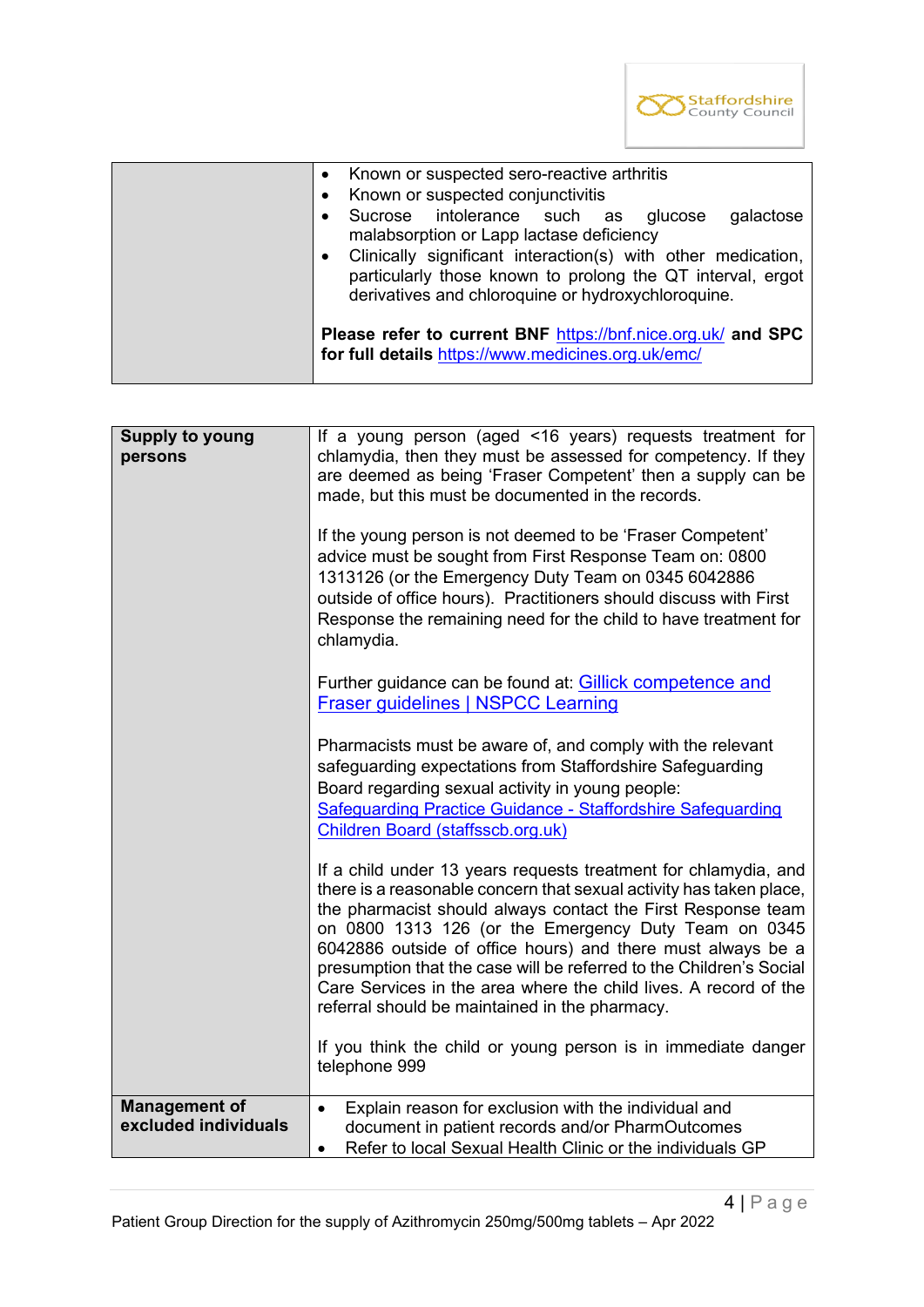

| <b>Management of</b><br>individuals requiring<br>referral | Female with pelvic pain, consider immediate referral to<br>$\bullet$<br>Sexual Health Clinic. If pain severe, refer to local A&E<br>department |  |  |
|-----------------------------------------------------------|------------------------------------------------------------------------------------------------------------------------------------------------|--|--|
|                                                           | Symptoms suggestive of other STI - consider immediate<br>$\bullet$<br>referral to Sexual Health Clinic                                         |  |  |
|                                                           | Male with scrotal pain, consider immediate referral to local<br>$\bullet$<br>A&E department                                                    |  |  |
|                                                           | If vomiting occurs within 2 hours of taking initial dose, refer to<br>$\bullet$<br>Sexual Health Clinic or GP for re-evaluation.               |  |  |
|                                                           | Document referral details in patient records<br>and/or<br>$\bullet$<br><b>PharmOutcomes</b>                                                    |  |  |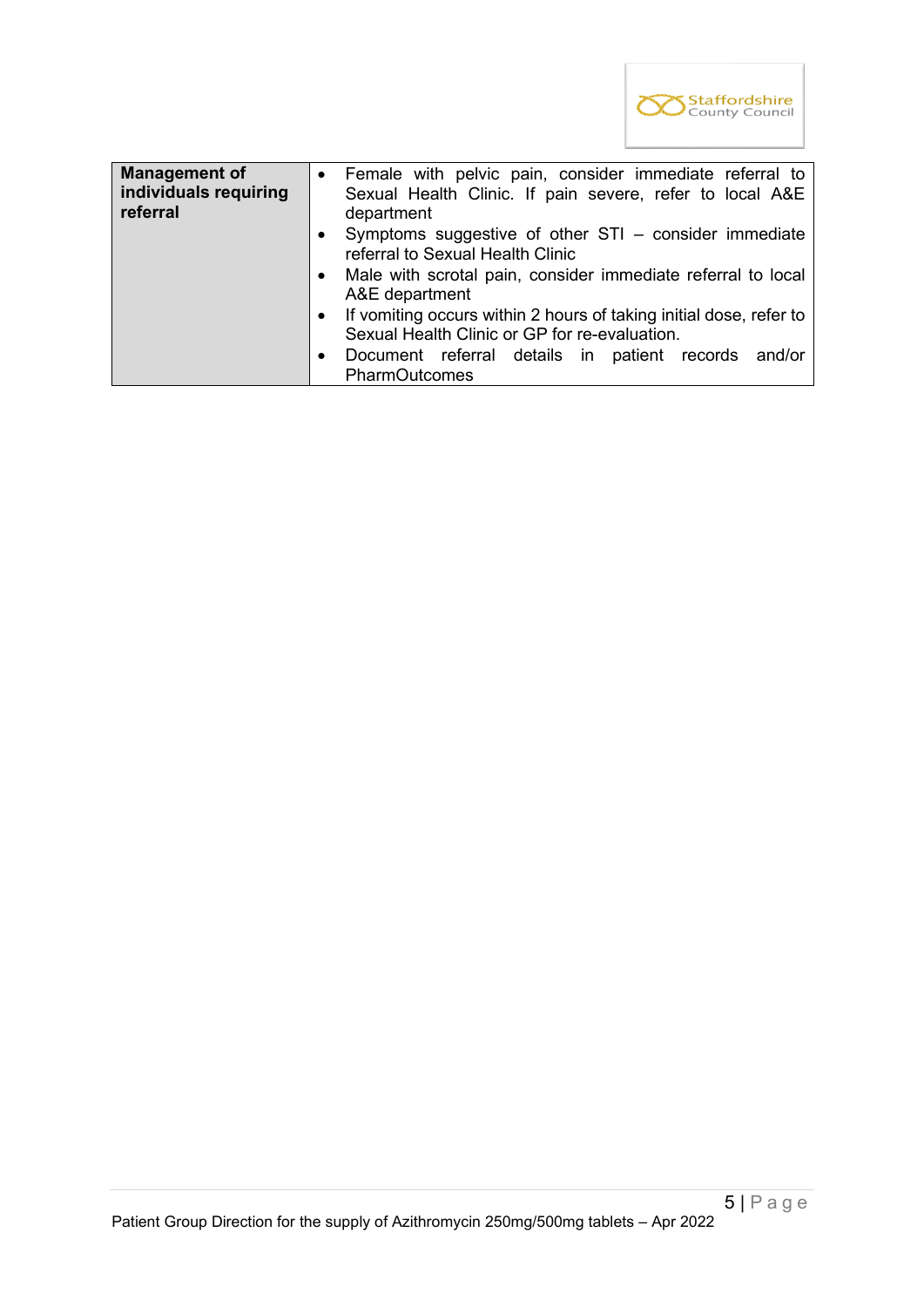

| <b>Treatment and Drug Details</b>               |                                                                                                                                                                                                                                                                                                                                                                                                                                                                                                                                                                                                                                                                                                                                                                                                                                                                                                        |  |
|-------------------------------------------------|--------------------------------------------------------------------------------------------------------------------------------------------------------------------------------------------------------------------------------------------------------------------------------------------------------------------------------------------------------------------------------------------------------------------------------------------------------------------------------------------------------------------------------------------------------------------------------------------------------------------------------------------------------------------------------------------------------------------------------------------------------------------------------------------------------------------------------------------------------------------------------------------------------|--|
| Name, form & strength of                        | Azithromycin 250mg / 500mg tablets                                                                                                                                                                                                                                                                                                                                                                                                                                                                                                                                                                                                                                                                                                                                                                                                                                                                     |  |
| medicine                                        |                                                                                                                                                                                                                                                                                                                                                                                                                                                                                                                                                                                                                                                                                                                                                                                                                                                                                                        |  |
| <b>Legal classification</b>                     | Prescription Only Medicine (POM)                                                                                                                                                                                                                                                                                                                                                                                                                                                                                                                                                                                                                                                                                                                                                                                                                                                                       |  |
| <b>Storage</b>                                  | Store below 25°C                                                                                                                                                                                                                                                                                                                                                                                                                                                                                                                                                                                                                                                                                                                                                                                                                                                                                       |  |
| Route/method                                    | Oral                                                                                                                                                                                                                                                                                                                                                                                                                                                                                                                                                                                                                                                                                                                                                                                                                                                                                                   |  |
| Dosage/frequency/duration<br>of treatment       | A single 1 gram dose followed by 500mg daily for two days                                                                                                                                                                                                                                                                                                                                                                                                                                                                                                                                                                                                                                                                                                                                                                                                                                              |  |
|                                                 | The tablets can be taken with or without food. The tablets<br>should be taken with $\frac{1}{2}$ glass of water.                                                                                                                                                                                                                                                                                                                                                                                                                                                                                                                                                                                                                                                                                                                                                                                       |  |
| <b>Quantity to</b>                              | Either 8 x 250mg tablets or 4 x 500mg tablets                                                                                                                                                                                                                                                                                                                                                                                                                                                                                                                                                                                                                                                                                                                                                                                                                                                          |  |
| supply/administer                               |                                                                                                                                                                                                                                                                                                                                                                                                                                                                                                                                                                                                                                                                                                                                                                                                                                                                                                        |  |
| <b>Labelling requirements</b>                   | The single 1 gram dose should be taken at the time of the<br>consultation, and therefore labelling is not required.                                                                                                                                                                                                                                                                                                                                                                                                                                                                                                                                                                                                                                                                                                                                                                                    |  |
|                                                 | As the individual will be taking the remainder of the<br>medication away with them to complete the course, it must<br>be supplied to them with the same labelling and other<br>information which they would otherwise receive if the<br>medicine had been supplied against a prescription. The<br>wording 'Supplied via PGD' should also be added to the<br>label.                                                                                                                                                                                                                                                                                                                                                                                                                                                                                                                                     |  |
| Cautions/                                       | Dizziness and drowsiness may occur with azithromycin,<br>individuals should avoid driving or operating<br><b>SO</b><br>machinery if they experience this side effect.<br>Consider pseudomembranous colitis if an individual<br>$\bullet$<br>develops severe diarrhoea after treatment with<br>azithromycin<br>Rare serious allergic reactions including anaphylaxis<br>$\bullet$<br>have been reported with azithromycin<br>Clostridium difficile-associated diarrhoea (CDAD) has been<br>reported with use of nearly all antibacterial agents including<br>clarithromycin, and may range in severity from mild<br>diarrhoea to fatal colitis. CDAD must be considered in all<br>individuals who present with diarrhoea following antibiotic<br>use. Careful medical history is necessary since CDAD has<br>been reported to occur over two months after the<br>administration of antibacterial agents |  |
| <b>Side effects/Adverse</b><br><b>Reactions</b> | Azithromycin is well tolerated with a low incidence of side<br>effects.<br>Gastrointestinal adverse effects, such as nausea,<br>vomiting, diarrhoea, and abdominal discomfort<br>Less common side effects include deafness, tinnitus,<br>rash, pruritis, fatigue, arthralgia and anorexia.<br>Please refer to current BNF http://bnf.org/bnf and SPC<br>www.medicines.org.uk/emc for full details                                                                                                                                                                                                                                                                                                                                                                                                                                                                                                      |  |
|                                                 | All serious adverse reactions must be reported to MHRA via                                                                                                                                                                                                                                                                                                                                                                                                                                                                                                                                                                                                                                                                                                                                                                                                                                             |  |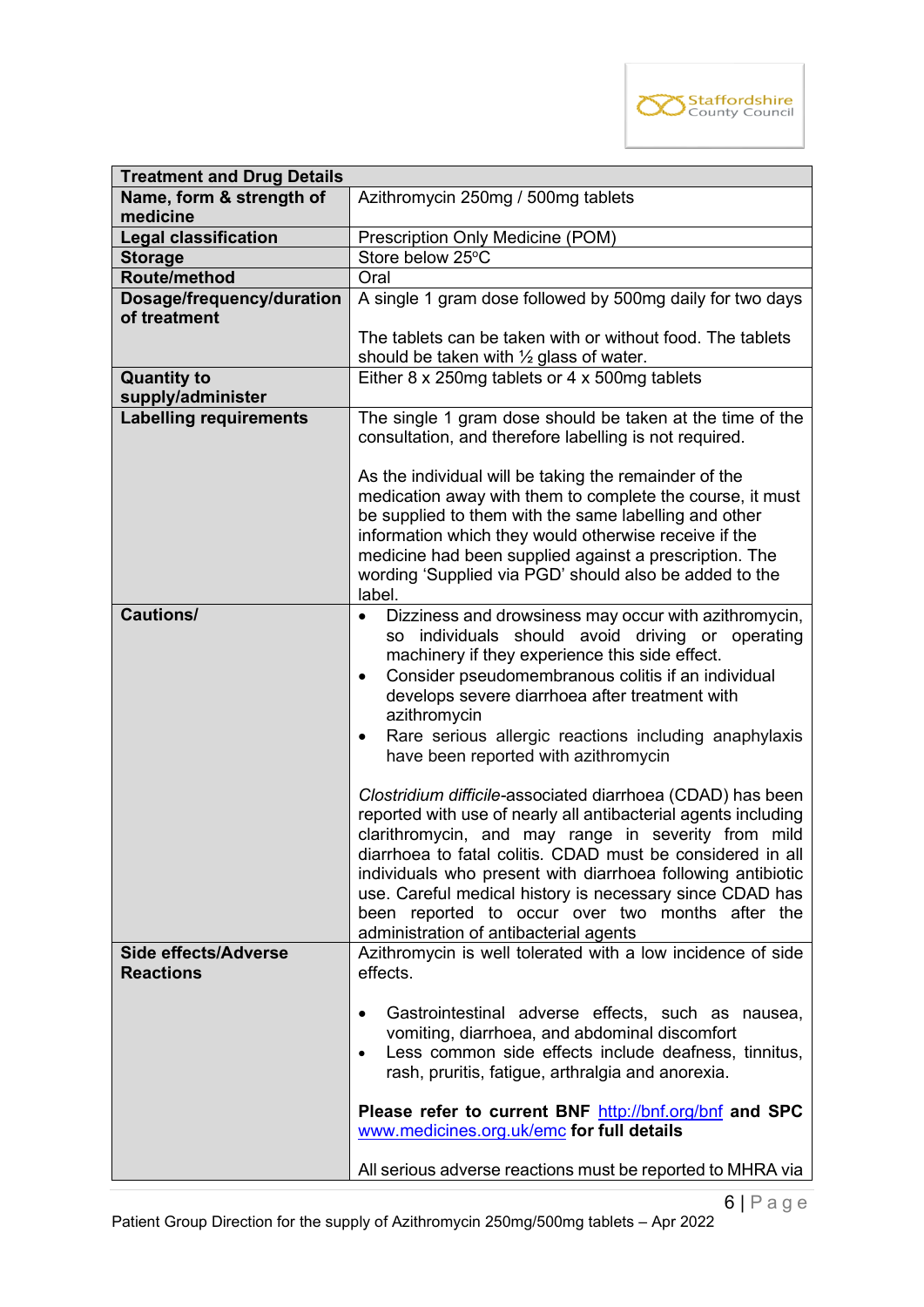

|                          | the Yellow Card System www.yellowcard.gov.uk . An                                                                                                                                                                                                                                                                                                                                                                                                                                                                                                                                                                                                                                                                                                                                                                                                                                                                                                                                                                                                                                                                                                                                                                                                                                                                                                                                                                                                                                                                                                                                                                                                                                                                                                                                                                                                                                                                                                                                                                                                                                                                                                                                                                                                                                                                                                                                    |
|--------------------------|--------------------------------------------------------------------------------------------------------------------------------------------------------------------------------------------------------------------------------------------------------------------------------------------------------------------------------------------------------------------------------------------------------------------------------------------------------------------------------------------------------------------------------------------------------------------------------------------------------------------------------------------------------------------------------------------------------------------------------------------------------------------------------------------------------------------------------------------------------------------------------------------------------------------------------------------------------------------------------------------------------------------------------------------------------------------------------------------------------------------------------------------------------------------------------------------------------------------------------------------------------------------------------------------------------------------------------------------------------------------------------------------------------------------------------------------------------------------------------------------------------------------------------------------------------------------------------------------------------------------------------------------------------------------------------------------------------------------------------------------------------------------------------------------------------------------------------------------------------------------------------------------------------------------------------------------------------------------------------------------------------------------------------------------------------------------------------------------------------------------------------------------------------------------------------------------------------------------------------------------------------------------------------------------------------------------------------------------------------------------------------------|
|                          | individual presenting with a suspected serious ADR should<br>be referred to their GP.                                                                                                                                                                                                                                                                                                                                                                                                                                                                                                                                                                                                                                                                                                                                                                                                                                                                                                                                                                                                                                                                                                                                                                                                                                                                                                                                                                                                                                                                                                                                                                                                                                                                                                                                                                                                                                                                                                                                                                                                                                                                                                                                                                                                                                                                                                |
|                          |                                                                                                                                                                                                                                                                                                                                                                                                                                                                                                                                                                                                                                                                                                                                                                                                                                                                                                                                                                                                                                                                                                                                                                                                                                                                                                                                                                                                                                                                                                                                                                                                                                                                                                                                                                                                                                                                                                                                                                                                                                                                                                                                                                                                                                                                                                                                                                                      |
| <b>Drug interactions</b> | <b>Warfarin</b> $-$ occasionally and unpredictably, the effects<br>of warfarin may be markedly increased by macrolides.<br>Monitor the international normalized ratio (INR), and<br>$\circ$<br>adjust the warfarin dose accordingly.<br><b>Statins</b> — the manufacturer reports post-marketing<br>$\bullet$<br>cases of rhabdomyolysis in people taking azithromycin<br>with statins, although this appears to be less common<br>than with other macrolides.<br>Advise the person to report any muscle pain,<br>$\circ$<br>tenderness, or weakness.<br>Advise the person not to take their dose of statin on<br>$\circ$<br>the same day as taking azithromycin.<br>Ciclosporin - azithromycin can affect clearance of<br>ciclosporin. If co-administration of these drugs is<br>necessary, ciclosporin levels should be monitored and<br>the dose adjusted accordingly<br>Ergot derivatives: Due to the theoretical possibility of<br>$\bullet$<br>ergotism, the concurrent use of azithromycin with ergot<br>derivatives is contra-indicated in this PGD<br>Antacids - can reduce peak serum concentrations of<br>$\bullet$<br>azithromycin so must not be taken at the same time<br>Digoxin and Colchicine - concomitant administration<br>$\bullet$<br>can result in increased serum levels of digoxin and<br>colchicine and therefore signs of toxicity should be<br>monitored<br>Hydroxychloroquine and chloroquine: Observational<br>$\bullet$<br>data have shown that co-administration of azithromycin<br>with hydroxychloroquine in patients with rheumatoid<br>arthritis is associated with an increased<br>risk of<br>cardiovascular events and cardiovascular mortality. A<br>similar potential risk is associated with chloroquine and<br>therefore<br>azithromycin<br>concurrent<br>with<br>use<br>IS.<br>contraindicated in this PGD.<br>Drugs that prolong the QT interval (such<br>as<br>amiodarone, sotalol, terfenadine, and amisulpride)<br>- all macrolides can prolong the QT interval, and<br>concomitant use of drugs that prolong the QT interval is<br>not recommended.<br>Drugs that cause hypokalaemia (such as diuretics,<br>$\bullet$<br>corticosteroids, short-acting beta-2 agonists)<br>hypokalaemia is a risk factor for QT prolongation.<br>Please refer to current BNF http://bnf.org/bnf and SPC<br>www.medicines.org.uk/emc for full details |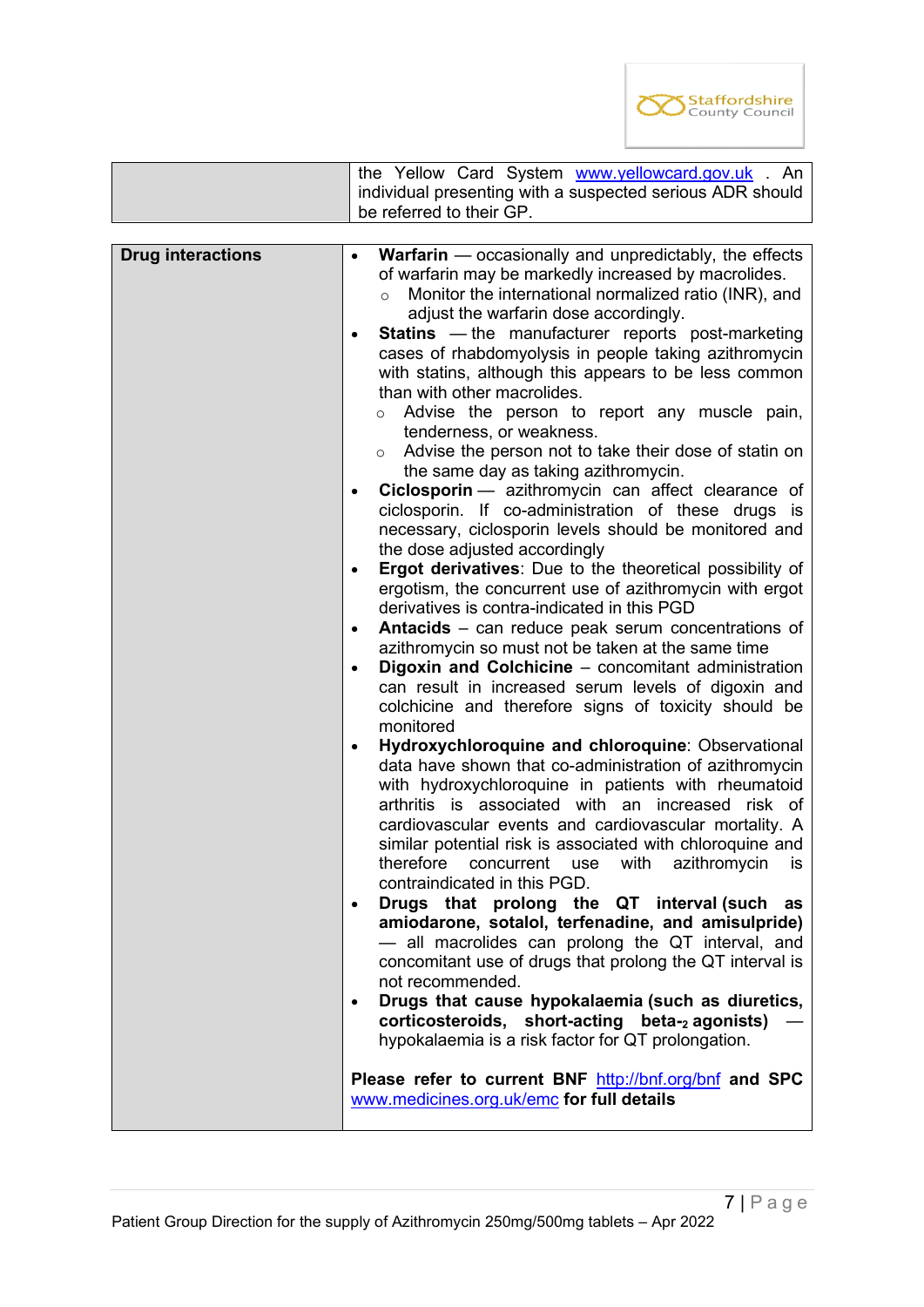

| Advice/follow up | Take and read patient information leaflet.<br>$\bullet$                                                                                      |
|------------------|----------------------------------------------------------------------------------------------------------------------------------------------|
| treatment        | Take either 4 x 250mg tablets or 2 x 500mg tablets as a<br>$\bullet$                                                                         |
|                  | single dose with a glass of water. The remaining daily doses                                                                                 |
|                  | should be taken at the same time each day.                                                                                                   |
|                  | Tablets can be taken with or without food<br>$\bullet$                                                                                       |
|                  | Where possible avoid the use of antacids. If using antacids,<br>$\bullet$                                                                    |
|                  | take azithromycin at least one hour before, or two hours after<br>the antacid.                                                               |
|                  | In females taking oral contraceptives, if they do experience<br>$\bullet$                                                                    |
|                  | vomiting or diarrhoea after taking azithromycin tablets, this                                                                                |
|                  | may lead to contraceptive failure. Refer to the instruction                                                                                  |
|                  | leaflet included with the relevant oral contraceptive pill to                                                                                |
|                  | manage the risk of contraceptive failure. There is no                                                                                        |
|                  | interaction between azithromycin and oral contraceptives;<br>the warning is related to the risk of vomiting/diarrhoea after                  |
|                  | taking azithromycin.                                                                                                                         |
|                  | Individuals and/or partner to abstain completely from sexual<br>$\bullet$                                                                    |
|                  | contact (even with a condom) for 7 days from time of                                                                                         |
|                  | treatment.                                                                                                                                   |
|                  | Discuss implications of incomplete treatment of individual or<br>$\bullet$                                                                   |
|                  | partner                                                                                                                                      |
|                  | Advise on common side effects and management, including<br>٠                                                                                 |
|                  | if vomiting occurs within 2 hours of initial dose                                                                                            |
|                  | Individuals should be advised to seek urgent medical<br>$\bullet$                                                                            |
|                  | attention if they develop early symptoms of anaphylaxis such                                                                                 |
|                  | as breathlessness, swelling or rash.                                                                                                         |
|                  | All individuals with confirmed chlamydia infection should be<br>$\bullet$                                                                    |
|                  | encouraged to be screened for other sexually transmitted<br>infections.                                                                      |
|                  |                                                                                                                                              |
|                  | All individuals with confirmed chlamydia infection should be<br>$\bullet$<br>advised to contact their local sexual health clinic for partner |
|                  | notification purposes.                                                                                                                       |
|                  | Individuals should be advised to attend for STI screening at<br>$\bullet$                                                                    |
|                  | a GUM clinic at least one week after completion of treatment                                                                                 |
|                  | Provide contact details for sexual health clinic.                                                                                            |
|                  |                                                                                                                                              |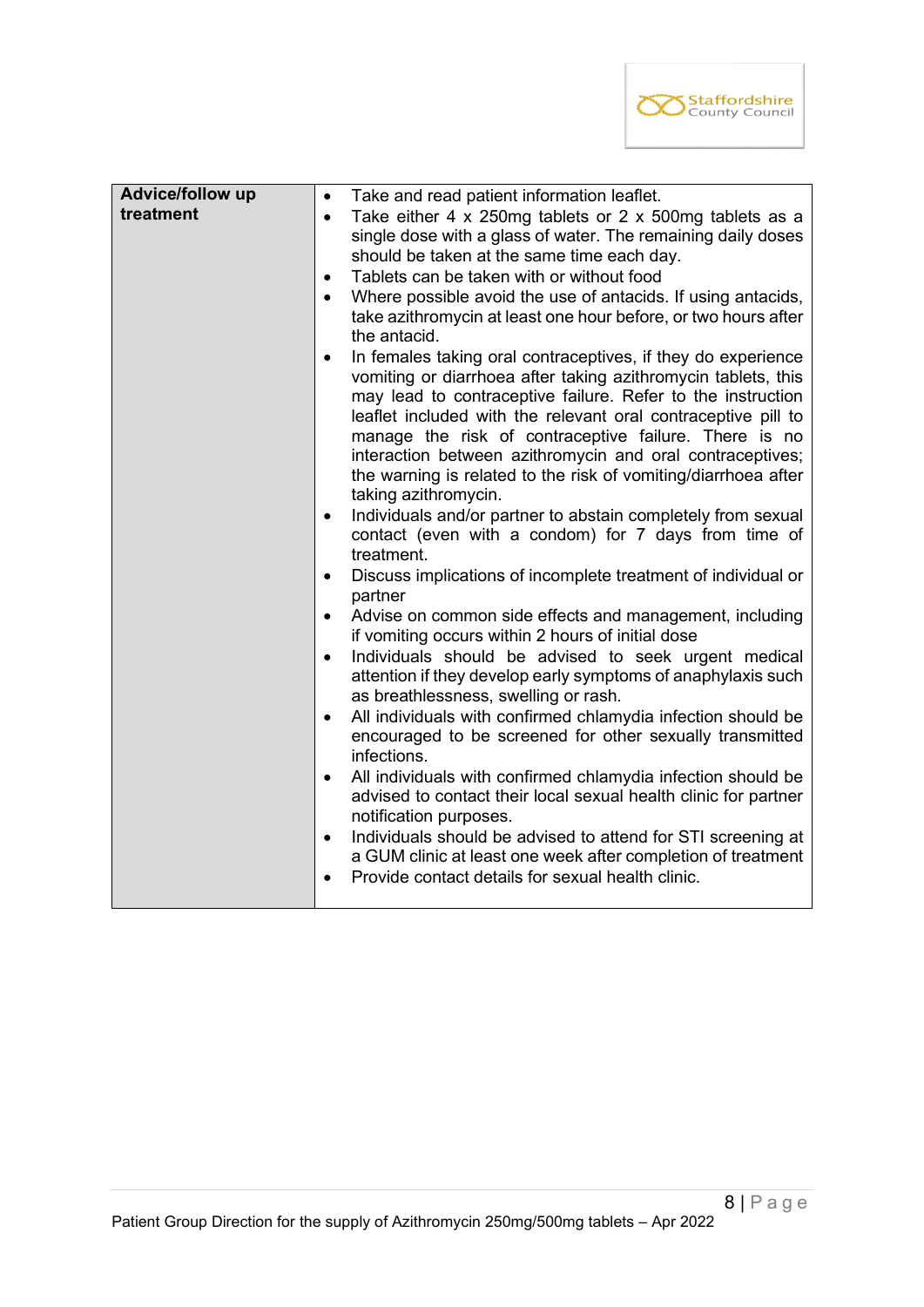

| <b>Records and Follow Up</b>             |                                                                                                                                                                                                                                                                                                                                                                                                                                                                                                                                                                                                                                                                                                                                                                                                                                                                                                                                      |                                                                                                                               |  |
|------------------------------------------|--------------------------------------------------------------------------------------------------------------------------------------------------------------------------------------------------------------------------------------------------------------------------------------------------------------------------------------------------------------------------------------------------------------------------------------------------------------------------------------------------------------------------------------------------------------------------------------------------------------------------------------------------------------------------------------------------------------------------------------------------------------------------------------------------------------------------------------------------------------------------------------------------------------------------------------|-------------------------------------------------------------------------------------------------------------------------------|--|
| <b>Supply</b>                            |                                                                                                                                                                                                                                                                                                                                                                                                                                                                                                                                                                                                                                                                                                                                                                                                                                                                                                                                      | Individuals should be provided with the patient information<br>leaflet and local guide to the Sexual Health Clinic.           |  |
|                                          | Partnership NHS Foundation Trust (MPFT)                                                                                                                                                                                                                                                                                                                                                                                                                                                                                                                                                                                                                                                                                                                                                                                                                                                                                              | Sexual Health Clinics in Staffordshire are run by Midlands                                                                    |  |
|                                          | Telephone: 0300 7900 165                                                                                                                                                                                                                                                                                                                                                                                                                                                                                                                                                                                                                                                                                                                                                                                                                                                                                                             | To find out opening times in north Staffordshire (districts of<br>Newcastle under Lyme and Staffordshire Moorlands)           |  |
|                                          | Staffordshire, Stafford and Tamworth<br>Telephone 0300 124 5022                                                                                                                                                                                                                                                                                                                                                                                                                                                                                                                                                                                                                                                                                                                                                                                                                                                                      | To find out opening times in southern Staffordshire (districts<br>of Cannock, East Staffordshire, Lichfield, South            |  |
|                                          | Staffordshire can be found here:<br>Home - Open Clinic                                                                                                                                                                                                                                                                                                                                                                                                                                                                                                                                                                                                                                                                                                                                                                                                                                                                               | Alternatively, opening times for MPFT clinics across                                                                          |  |
|                                          |                                                                                                                                                                                                                                                                                                                                                                                                                                                                                                                                                                                                                                                                                                                                                                                                                                                                                                                                      | All individuals, whether supplied with treatment or not should<br>be given the local guide to Sexual Health Services.         |  |
| <b>Records/audit trail</b>               | In discussion with the individual enter consultation<br>details onto the relevant module within PharmOutcomes<br>or complete the paper proforma if unable to access<br>PharmOutcomes at the time of the consultation.<br>Informed verbal consent should be obtained (for<br>$\bullet$<br>individuals aged under 16 years, Fraser guidelines<br>should be followed)<br>Electronic patient records and/or the completed paper<br>$\bullet$<br>proforma should be retained for adults for a period of 10<br>years after attendance and for children until the child is 25<br>years old. Computerised patient medication records are<br>recommended to be kept.<br>If the individual is excluded, a record of the reason for<br>exclusion must be documented within PharmOutcomes, and<br>any specific advice that has been given.<br>If a safeguarding referral is made, a record of the referral<br>must be maintained in the pharmacy |                                                                                                                               |  |
| <b>Adverse drug</b>                      |                                                                                                                                                                                                                                                                                                                                                                                                                                                                                                                                                                                                                                                                                                                                                                                                                                                                                                                                      | All serious adverse reactions must be reported to MHRA via the                                                                |  |
| reactions                                | their GP.                                                                                                                                                                                                                                                                                                                                                                                                                                                                                                                                                                                                                                                                                                                                                                                                                                                                                                                            | Yellow Card System www.yellowcard.mhra.gov.uk. An individual<br>presenting with a suspected serious ADR should be referred to |  |
| Date last reviewed: February 2022        |                                                                                                                                                                                                                                                                                                                                                                                                                                                                                                                                                                                                                                                                                                                                                                                                                                                                                                                                      | Date for next review: February 2024                                                                                           |  |
| Expiry date: 31 <sup>st</sup> March 2024 |                                                                                                                                                                                                                                                                                                                                                                                                                                                                                                                                                                                                                                                                                                                                                                                                                                                                                                                                      | <b>Version No: 1.0 / 2022</b>                                                                                                 |  |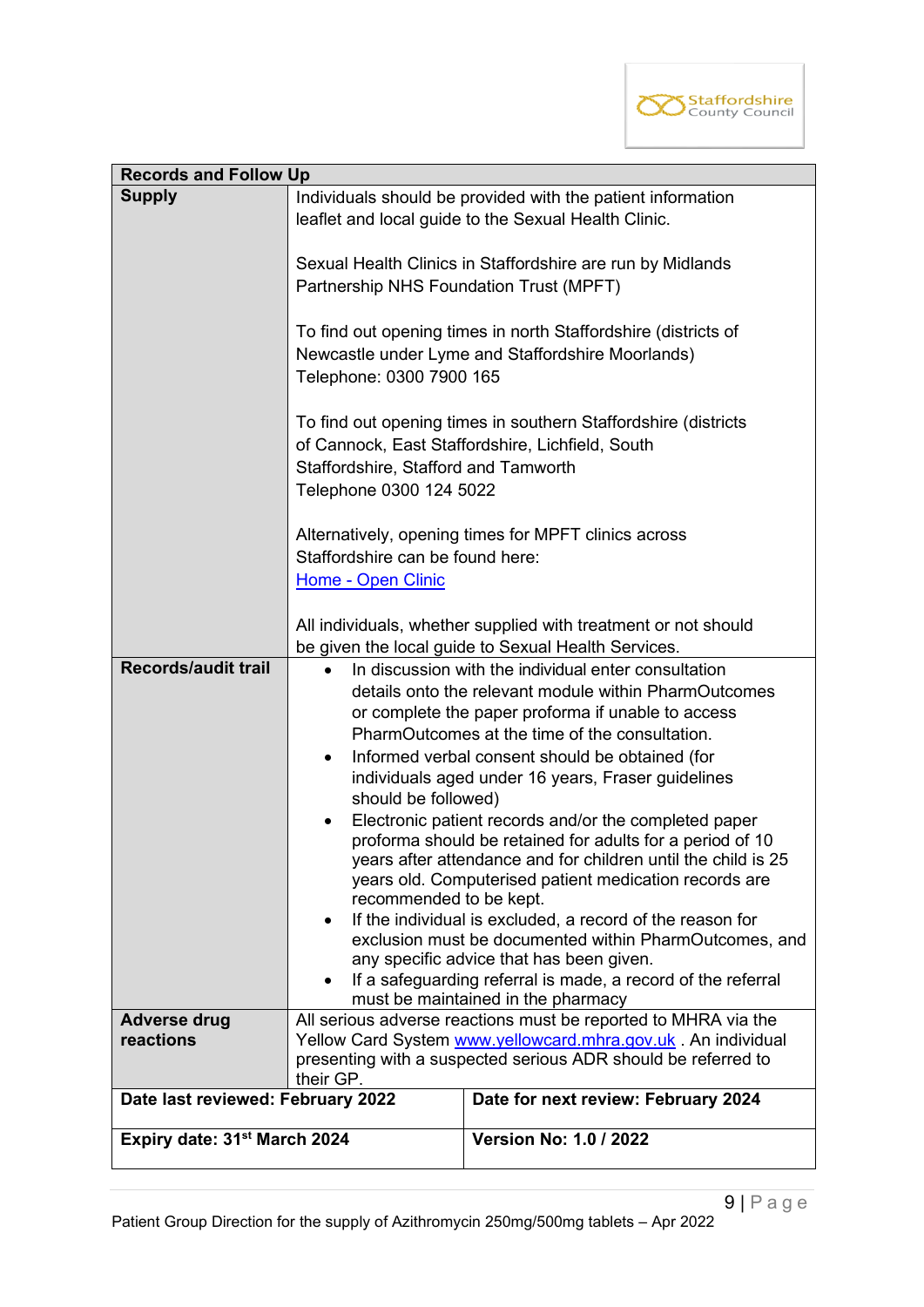

| <b>References</b> | Electronic Medicines Compendium - Home -<br>electronic medicines compendium (emc)<br>Electronic BNF - BNF British National Formulary -<br><b>NICE</b><br>BASHH - 2015 UK national guideline for the<br>management of infection with Chlamydia<br>trachomatis<br>https://www.bashhquidelines.org/current-<br>guidelines/urethritis-and-cervicitis/chlamydia-2015/<br>CKS - Chlamydia (uncomplicated genital) 2021<br>https://cks.nice.org.uk/topics/chlamydia- |
|-------------------|---------------------------------------------------------------------------------------------------------------------------------------------------------------------------------------------------------------------------------------------------------------------------------------------------------------------------------------------------------------------------------------------------------------------------------------------------------------|
| <b>Glossary</b>   | uncomplicated-genital/<br><b>BNF</b> - British National Formulary<br>SPC - Summary of Product Characteristics<br>PIL - Patient Information Leaflet<br><b>PGD</b> – Patient Group Direction<br><b>CKS</b> - Clinical Knowledge Summaries<br>BASHH - British Association for Sexual Health and HIV                                                                                                                                                              |